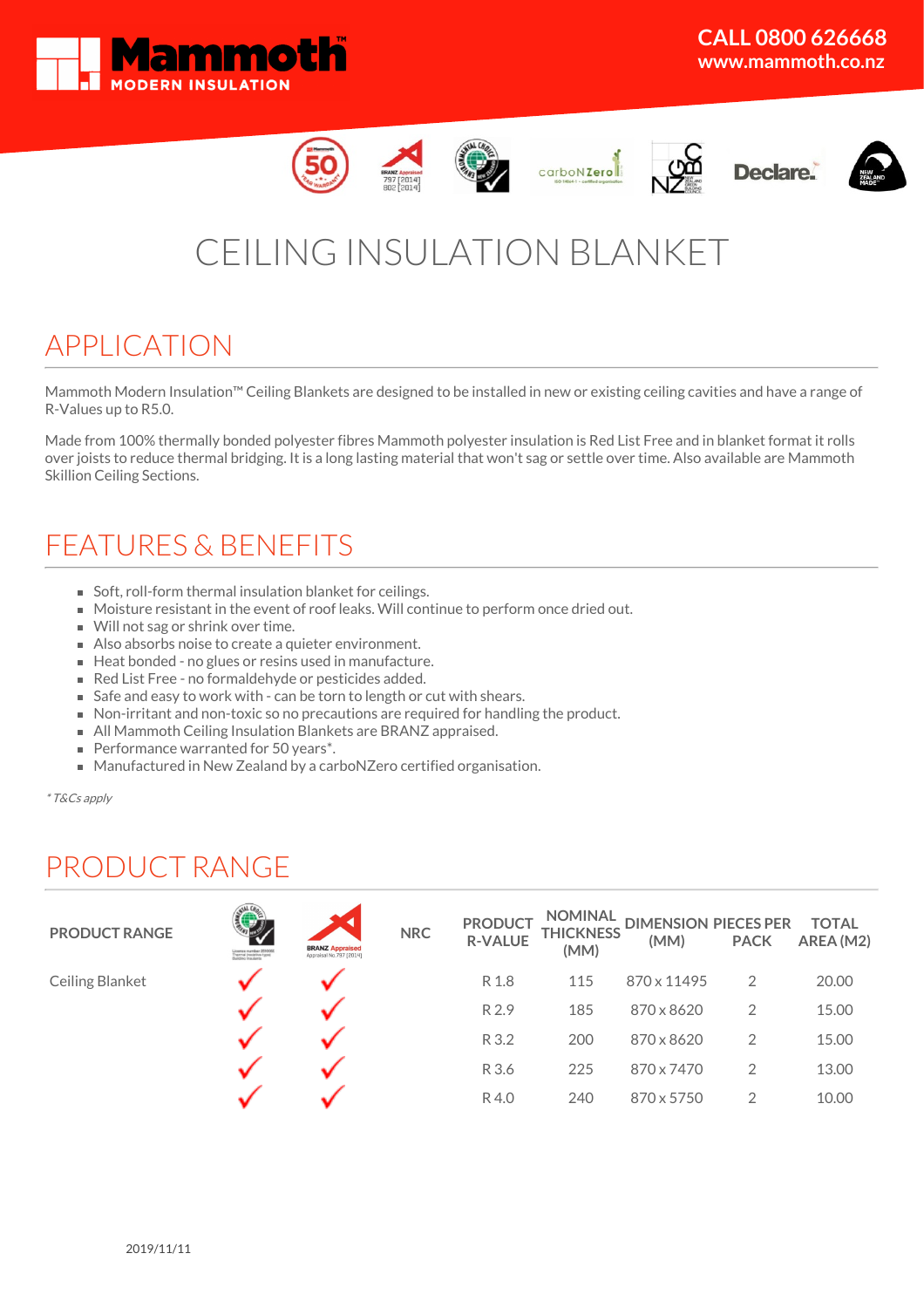# TECHNICAL DETAILS

| <b>Technical Attributes</b><br><b>New Zealand Building Code</b> | <b>Standard</b>                                        | <b>Test Result</b>                                                                                                                      |  |  |
|-----------------------------------------------------------------|--------------------------------------------------------|-----------------------------------------------------------------------------------------------------------------------------------------|--|--|
| $\checkmark$ Durability                                         | Clause B2.3.1 a) 15 years<br>Clause B2.3.1 b) 50 years | Ref: BRANZ Appraisal No 797 (2014) <sup>1</sup>                                                                                         |  |  |
| <b>Internal Moisture</b>                                        | Clause E3.3.1                                          | Ref: BRANZ Appraisal No 797 (2014) <sup>1</sup>                                                                                         |  |  |
| <b>Hazardous Building Materials</b>                             | Clause F2.3.1                                          | Ref: BRANZ Appraisal No 797 (2014) <sup>1</sup>                                                                                         |  |  |
| $\checkmark$ Energy Efficiency                                  | Clause H1.3.1(a)<br>Clause H1.3.2 E                    | Ref: BRANZ Appraisal No 797 (2014) <sup>1</sup>                                                                                         |  |  |
| <b>Product Safety</b>                                           |                                                        |                                                                                                                                         |  |  |
| Non Toxic                                                       | OSH Health and Safety Guidelines <sup>2</sup>          | Polyester products are 'non-toxic'                                                                                                      |  |  |
| Non Irritant                                                    | OSH Health and Safety Guidelines <sup>2</sup>          | Polyester products are 'non-irritant'                                                                                                   |  |  |
| <b>Respiratory Safe</b>                                         | n/a                                                    | Polyester fibres are non-respirable                                                                                                     |  |  |
| Fire Test                                                       | AS 1530 Part 3:                                        |                                                                                                                                         |  |  |
|                                                                 | Ignitability                                           | 0 (Scale 0:20)                                                                                                                          |  |  |
|                                                                 | Spread of Flame                                        | 0 (Scale 0:10)                                                                                                                          |  |  |
|                                                                 | <b>Heat Evolved</b>                                    | 0 (Scale 0:10)                                                                                                                          |  |  |
|                                                                 | Smoke Developed                                        | 3 (Scale 0:10)                                                                                                                          |  |  |
|                                                                 | AS/NZS60695.2.11                                       | Passed - Glow wire Flammability test                                                                                                    |  |  |
|                                                                 | AS/NZS60695.11.5                                       | Passed - Test flames (Needle-flame test)                                                                                                |  |  |
|                                                                 |                                                        | Can safely cover IC-rated downlights. If<br>luminare rating is unknown, minimum<br>clearance of 100mm to any insulation is<br>required. |  |  |
| $\checkmark$ VOC Emission Safe $^3$                             | Total VOC $\leq$ 0.5mg/m <sup>3</sup>                  | < 0.005mg/m3 - level below detection <sup>4</sup>                                                                                       |  |  |
|                                                                 | Formaldehyde $\leq 0.06$ mg/m <sup>3</sup>             | < 0.009mg/m3 - level below detection                                                                                                    |  |  |
| $\checkmark$ Glue Free                                          |                                                        | Free from all glues                                                                                                                     |  |  |
| Other                                                           |                                                        |                                                                                                                                         |  |  |
| Non Corrosive                                                   | AS/NZS4859.1                                           | Materials composed entirely of polyester<br>are regarded as non-corrosive and are<br>exempt from testing. Alkalinity of pH 7.8          |  |  |
| $\checkmark$ Vermin Resistant                                   |                                                        | Not a food source for vermin (and not<br>treated)                                                                                       |  |  |

1 Meet or contribute to these provisions when designed, used, installed and maintained in accordance with BRANZ Appraisal 797 (2014)

2 Occupational Safety and Health Service. Health and Safety Guidelines for the Selection and Safe Handling of Synthetic Mineral Fibres. Dept,of Labour, 1994. 3 Mammoth™ has been tested under ASTM D5116. Based on test results for <sup>a</sup> product with similar nominal weight.

4 All individual VOCs were less than their threshold limit values. Carcinogens and reproductive toxins were not identified as part of the VOCs.

# SPECIFICATION & INSTALLATION

### **Installation**

Mammoth Ceiling Insulation must be installed according to the manufacturer's guidelines and in accordance with NZ Standard NZS4246 (Energy Efficiency - Installing Insulation in Residential Buildings). Installation Instructions for Mammoth Ceiling Insulation can be found at www.mammoth.co.nz/downloads. For further information please contact Mammoth on 0800 MAMMOTH

#### **50 Year Warranty**

Mammoth Insulation has a 50 year warranty. Our product warranty covers that - so long as the insulation is installed correctly and remains adequately protected Mammoth insulation will perform for 50 years. The warranty applies only to 100% polyester insulation products manufactured by InZone Industries Ltd. Terms & conditions apply. Read the full warranty.

#### **Appraised**

Mammoth Ceiling Insulation Blanket has been appraised by BRANZ and is covered by BRANZ Appraisal 797 (2014).

™ Mammoth is a Trademark of InZone Industries Limited